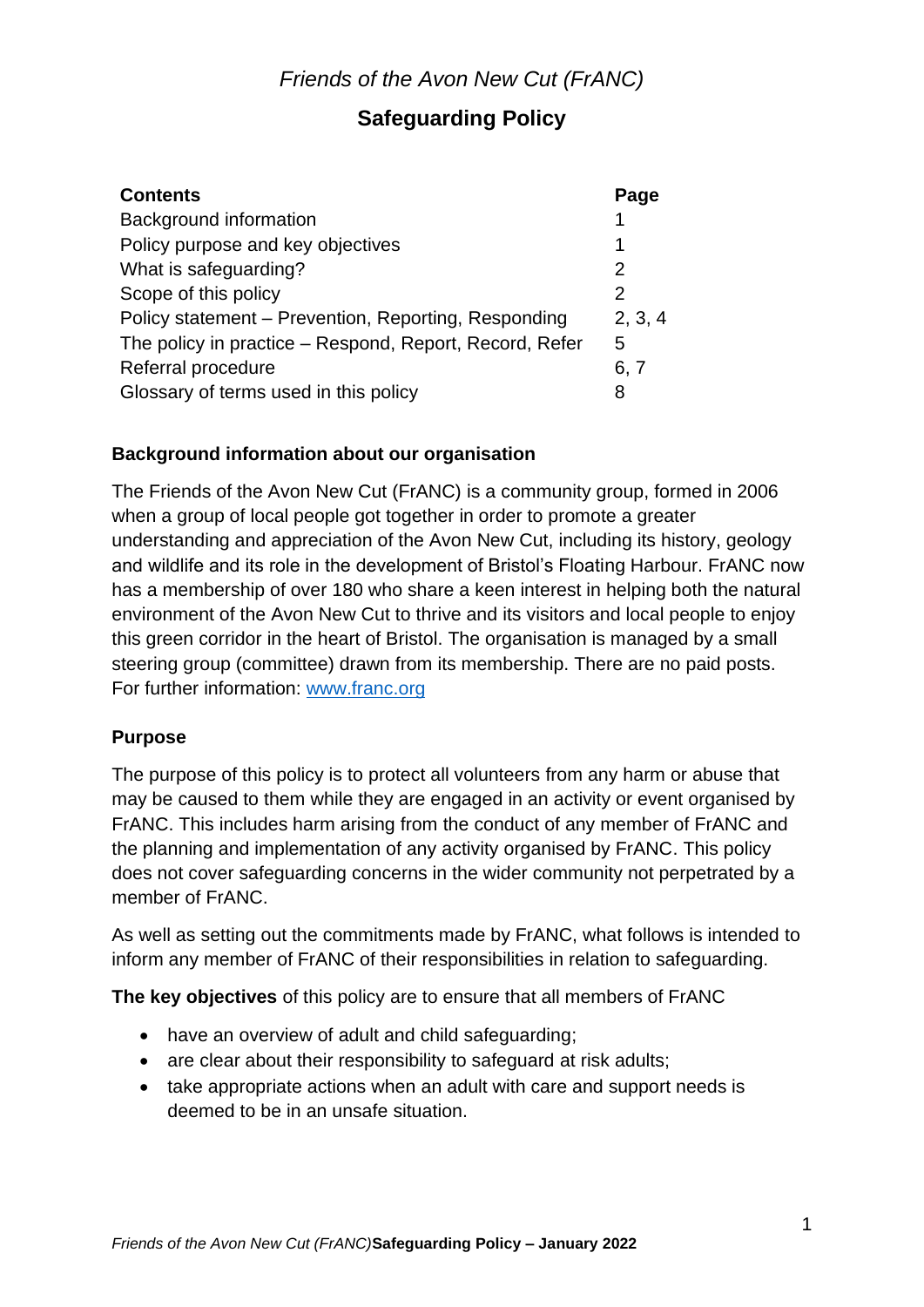### **What is safeguarding?**

In the UK, safeguarding means protecting peoples' health, wellbeing and human rights so as to enable them to live free from harm, abuse and neglect.

As a community group comprising volunteer members, we understand it to mean protecting people - in particular, 'at risk' adults and children – while they participate in any activity or event which we organise, and where they will be in close contact with one of our volunteers. Adult safeguarding duties apply to *any* adult who:

- Has needs for care and support.
- Is experiencing, or at risk of, abuse or neglect.
- As a result of those care and support needs is unable to protect themselves from either the risk of, or the experience of, abuse or neglect.

Examples of adults with care and support needs include:

- A person with a physical disability, a learning difficulty or a sensory impairment.
- Someone with mental health needs, including dementia or a personality disorder.
- A person with a long-term health condition.
- Someone who misuses substances or alcohol to the extent that it affects their ability to manage day-today living.
- An older person.

*Further definitions relating to safeguarding are provided in the glossary.*

### **Scope of this policy**

This policy applies to all members of FrANC while engaged in any activity or event organised by our organisation. In all that we do, our aim is to create a safe and welcoming environment, where everyone is respected and valued.

This policy is based on the Care Act of 2014 and uses guidance issued by the Government:

<https://www.gov.uk/guidance/care-and-support-statutory-guidance/safeguarding>

It also draws on information set out in Bristol's Safeguarding Adults Policy: [https://www.bristol.gov.uk/documents/20182/33728/Bristol+Safeguarding+Adults+Pol](https://www.bristol.gov.uk/documents/20182/33728/Bristol+Safeguarding+Adults+Policy2015.pdf) [icy2015.pdf](https://www.bristol.gov.uk/documents/20182/33728/Bristol+Safeguarding+Adults+Policy2015.pdf)

### **Policy Statement**

FrANC believes that everyone we come into contact with, regardless of age, gender identity, disability, sexual orientation or ethnic origin has the right to be protected from all forms of harm, abuse, neglect and exploitation. FrANC will not tolerate abuse and exploitation by any of our members.

This policy addresses safeguarding specifically relating to at risk adults and children and we are committed to addressing safeguarding throughout the activities which we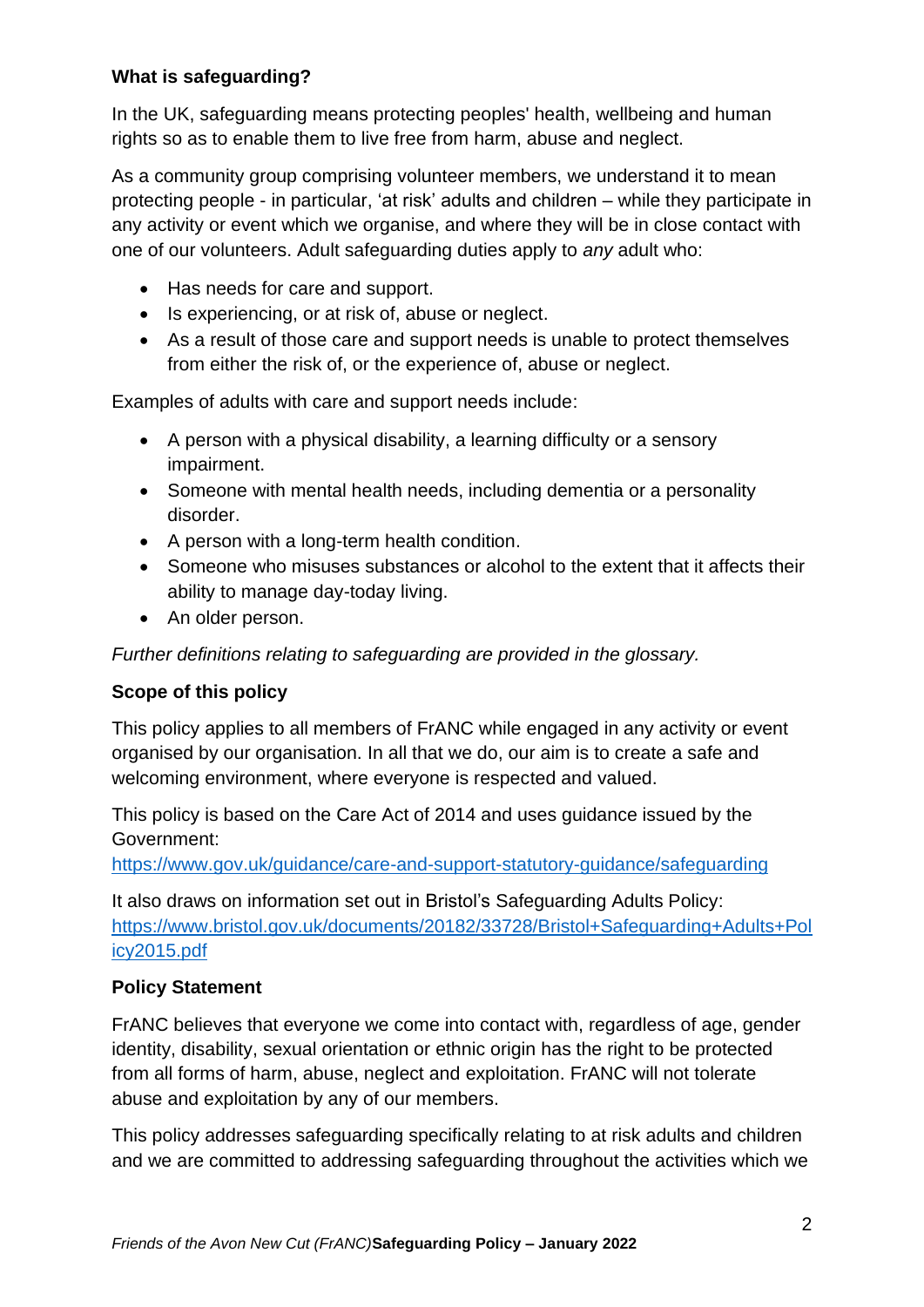organise, through the three safeguarding pillars of **Prevention**, **Reporting** and **Responding**.

### **PREVENTION**

The chairperson of FrANC in conjunction with members of the organisation's steering committee will:

- Ensure all our members have access to, are familiar with, and know their responsibilities within this policy. This will be done by emailing the policy to all existing members as well as new members at the point of joining. The policy will also be available via the FrANC website.
- Plan and undertake all our activities and events in a way that protects people from any risk of harm that may arise from their coming into contact with any member of FrANC. This includes the way in which information about individuals in our programmes is gathered and communicated.
- Appoint a Safeguarding Coordinator and an assistant coordinator who will each undergo a DBS check and will be responsible for this policy in practice (see below).
- Identify at least four members of FrANC who will be prepared to undergo DBS clearance and who will then be asked if their name can be placed on a list held by the Safeguarding Coordinator.
- Ensure that at least one of the above people is present at every activity organised by FrANC so that all those taking part are aware of who to report concerns to. The Safeguarding Coordinator her/himself is not required to be present.
- Follow up on reports of safeguarding concerns promptly and according to due process.
- Consider whether any additional training in relation to Safeguarding is required and if so, for who.
- Review this policy and procedures in light of changes in legislation.

## **Safeguarding specifically relating to at risk adults**

When working alongside or supporting an at risk adult in a particular activity, members of FrANC must not do anything which makes the person concerned feel ill at ease. Examples of this are engaging in unnecessary physical contact; making personal comments; telling inappropriate jokes; using unpleasant language

### **Safeguarding children**

Although this policy applies specifically to at risk adults, we are also mindful that children might attend FrANC events. In order to safeguard them, we do not allow any child who is not accompanied by a parent, carer, older (adult) sibling or other family member to take part in any activity or event organised by FrANC. The responsibility for safeguarding generally rests with the adult they have come with. However, if FrANC volunteers have a safeguarding concern about a child they should still report this to a FrANC designated safeguarding person.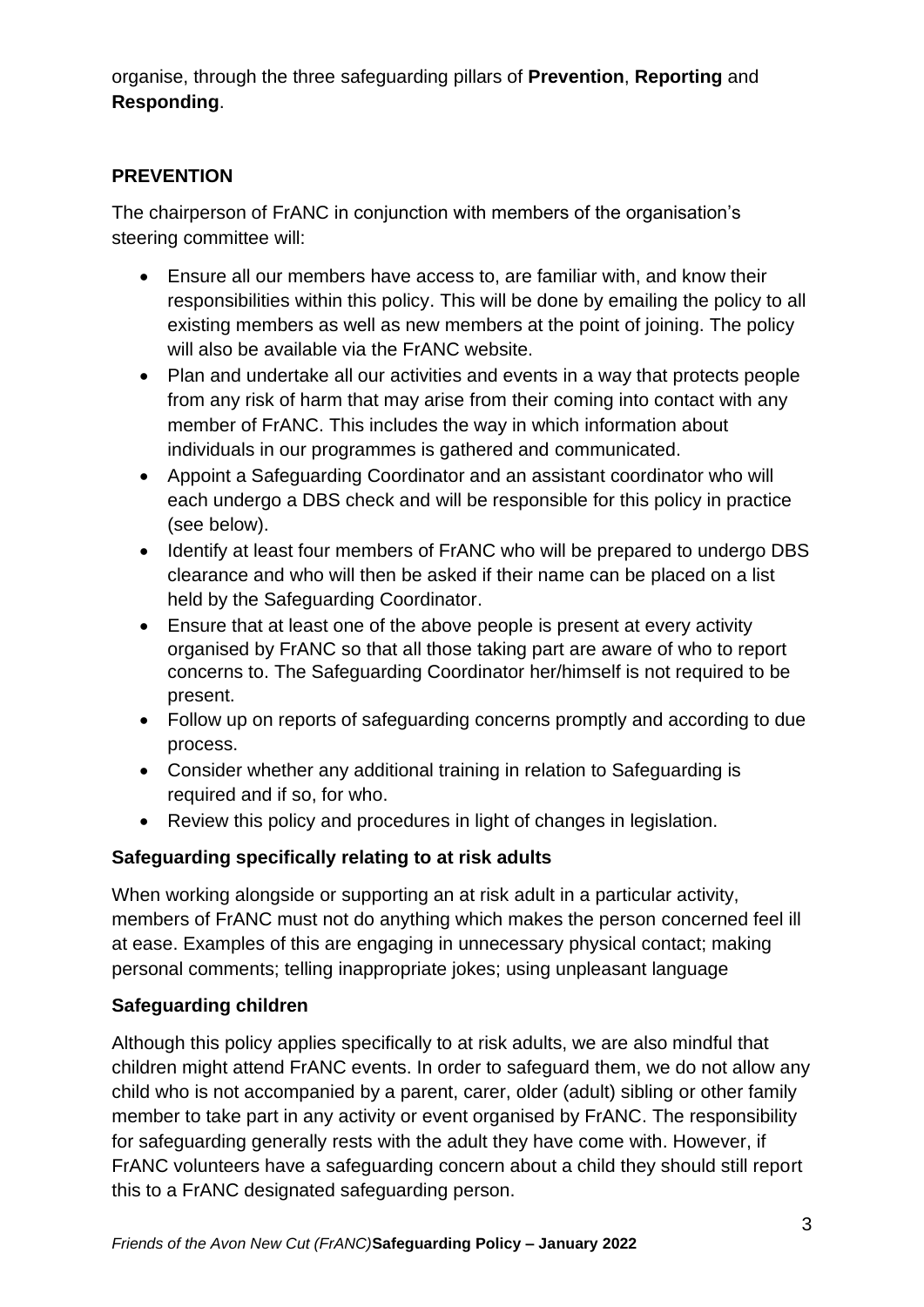As for adults, when working alongside or supporting a child in a particular activity, members of FrANC must not do anything which makes the child concerned feel ill at ease. Examples of this are engaging in unnecessary physical contact; making personal comments; telling inappropriate jokes; using unpleasant language.

### **REPORTING**

FrANC will ensure that safe, appropriate, accessible means of reporting safeguarding concerns are made available to all our members and people from the local community who join our activities.

Any person who has a concern relating to safeguarding should report it immediately to the designated safeguarding volunteer who will then take any necessary action.

## **RESPONDING**

FrANC will follow up safeguarding reports according to our policy and procedure, as well as legal and statutory obligations. This will be undertaken by the designated safeguarding volunteer to whom a safeguarding concern has been reported.

### **Confidentiality**

We recognise that it is essential to maintain confidentiality at all stages of the process when dealing with safeguarding concerns. Information relating to a particular concern and subsequent action should be shared on a need to know basis only, and should be kept secure at all times. The chairperson of FrANC will be notified of any safeguarding concern and will be responsible for ensuring that appropriate steps are followed.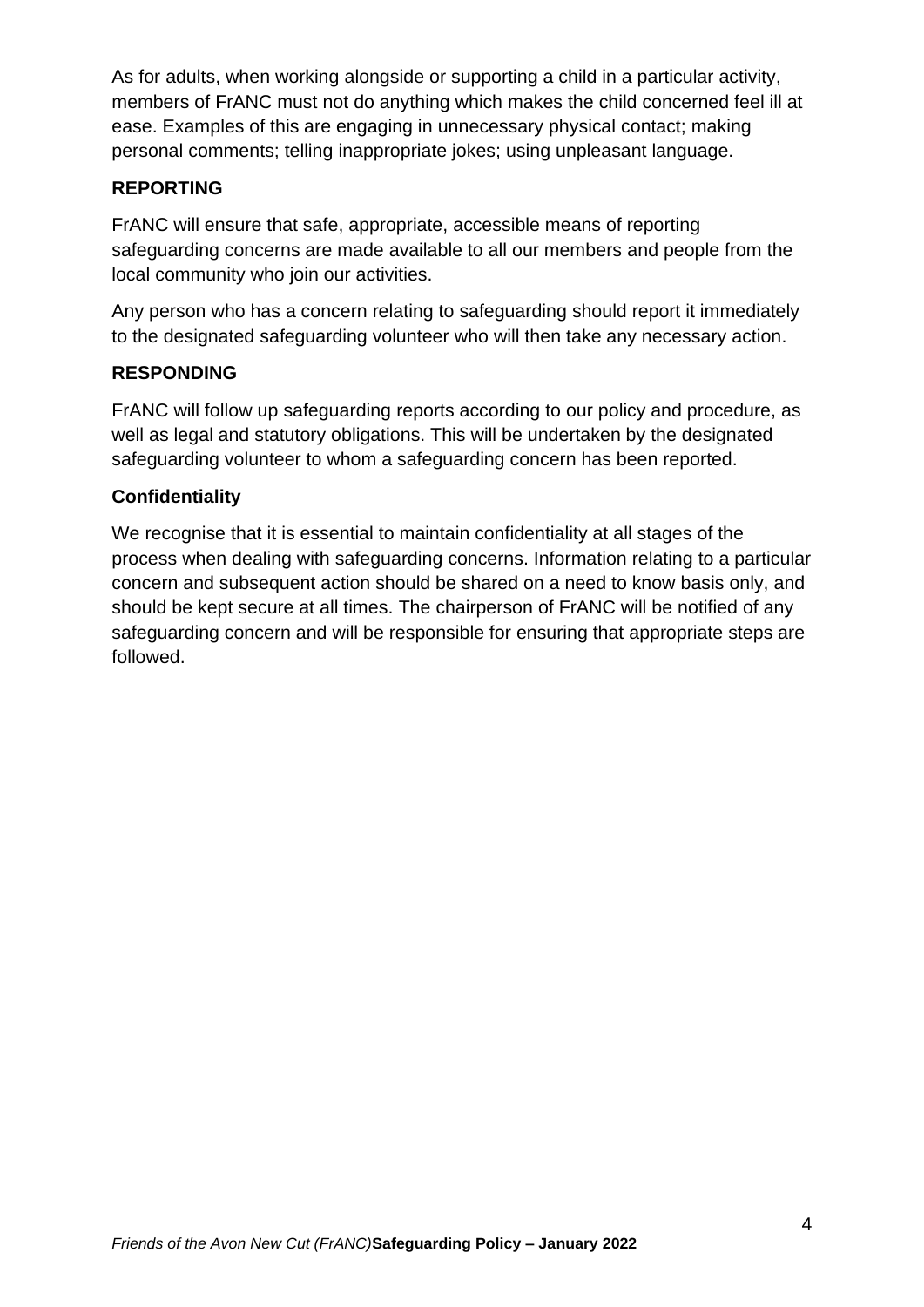# **This Policy in practice**

All FrANC volunteers have a duty be vigilant to signs that all is not well with an adult with support needs. There is a duty to respond to any allegation or suspicion by following the reporting procedures, bearing in mind that not all concerns about adults with support needs relate to abuse as such and there may well be other explanations. It is important to keep an open mind. If any person has concerns it is not their responsibility to decide whether or not it amounts to abuse. However, it is their responsibility to take appropriate action and the following sections set out the procedures to be followed in the event of a safeguarding concern.

The Safeguarding Coordinator will be responsible for making decisions and taking appropriate actions in line with the following guidance.

## **Who do I go to if I am concerned?**

At least one designated person for safeguarding will be identified at the start of every event organised by FrANC. **Any member of FrANC, or other person present at or taking part in an activity or event we organise, should report any safeguarding concerns or discuss any queries with the above person.**

### **Respond**

- Get brief details about what has happened and what the adult would like done about it, but do not probe or conduct a mini-investigation.
- Take emergency action by dialling 999 if someone is at immediate risk of harm/in need of urgent medical attention.
- Seek consent from the adult to take action and to report the concern. Consider whether the adult may lack capacity to make decisions about their own and other people's safety and wellbeing. If you decide to act against their wishes or without their consent, you must record your decision and the reasons for this.

### **1. Report**

- Explain to the person the need to report the concerns that s/he or a third party has raised or identified.

### **2. Record**

- Keep a concise written record of the concerns. As far as possible, this record should be written contemporaneously, dated and signed. The person creating the record should give it to the Safeguarding Coordinator.
- Records of safeguarding concerns must be treated as confidential and stored in a location where an alleged abuser will not have access to what has been recorded.

## **3. Refer**

In making a decision whether to refer or not, the Safeguarding Coordinator should take the following into account: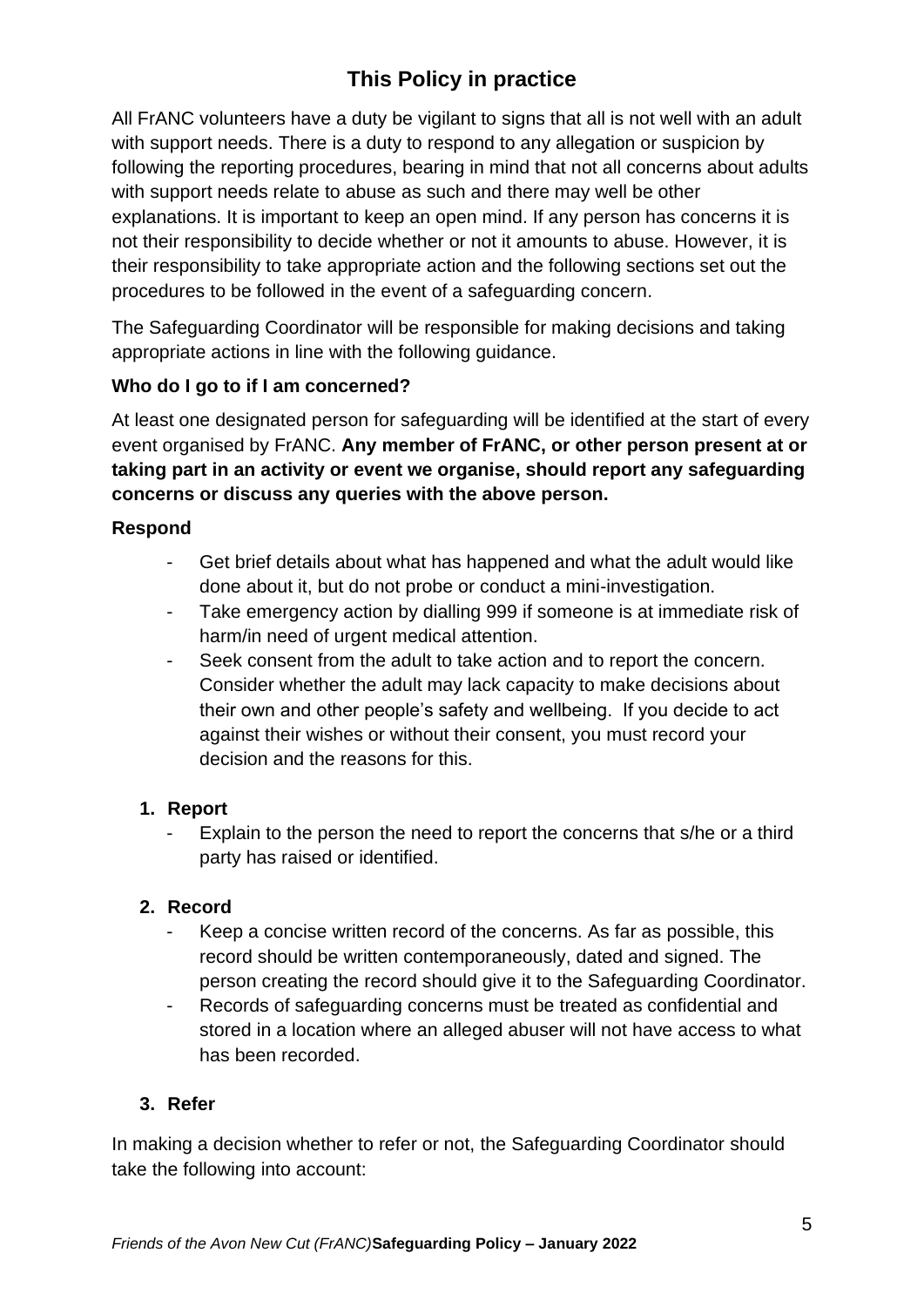- The individual's wishes and preferred outcome. Never promise to keep a disclosure a secret.
- Whether the person has mental capacity to make an informed decision about their own and others' safety.
- The safety or wellbeing of children or other adults with care and support needs.
- Whether a crime has been committed.

This should inform the decision whether to notify the following:

### **Social Services & Health**

**For advice, 'phone Care Direct: 0117 922 2700. Outside Office Hours: 01454 615165**

## **Concern about the well-being of a child: contact the First Response Team on 0117 903 6444**

They will offer advice on whether the concern meets the threshold for a formal referral. Referrals can also be made online at

https://www2.bristol.gov.uk/form/adult-care-andhealth/report-suspected-adult-abuse.

### **The Police**

The Police is a key safeguarding partner. Involving the Police depends on a number of factors, including:

- Whether the situation is an emergency.
- The views and wishes of the adult at risk.
- Whether a criminal offence as defined by law has been disclosed.
- The exact circumstances surrounding each individual case of suspected abuse or neglect.

In general terms, if there is a reasonable suspicion that a crime may have been committed and the harm caused to the adult concerned was deliberate, malicious or reckless, then it is sensible to have a discussion with the lead officer in the local Police force. **Dial 101 if a crime may have taken place, or you are seeking Police advice**.

The Police need to be involved in an emergency situation if there are concerns that an adult is at immediate risk of serious harm. **In such cases, dial 999.**

The Police have powers to intervene if a person needs immediate assistance due to a health condition, injury or other life-threatening situation.

If the situation is not an emergency, it is important to find out from the person whether they want the police to be involved, especially where there are complex family dynamics or personal relationships.

Risk of harm to others should also be considered in these circumstances, and so the person's wishes would not be the sole consideration.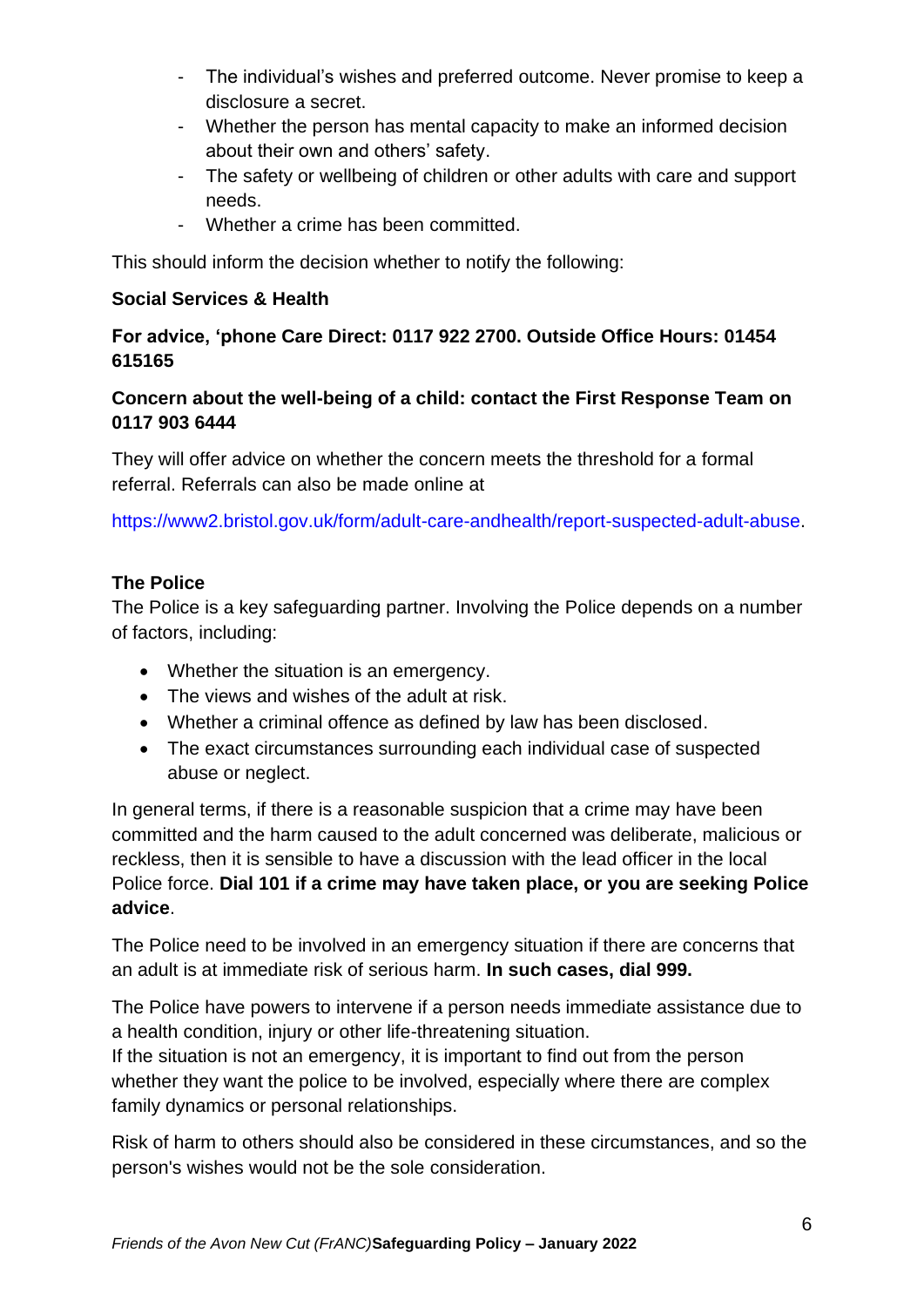#### **Family members, carer/s or relatives as appropriate**

Seek advice from adult social services first.

**In the event of a referral NOT being made**, the Safeguarding Coordinator should keep a record of the reasons why this decision was reached.

### **Giving feedback**

The designated safeguarding person dealing with the particular incident is responsible for providing acknowledgement of the referral and brief feedback to the person raising the original concern. Feedback may be very limited on a need to know basis and should be given in a way that will not make the situation worse or breach the Data Protection Act. If the Police are involved, they should be consulted prior to giving feedback to the referrer to ensure any criminal investigation is not affected.

The local authority will decide on who will lead on a safeguarding enquiry should it progress to that stage. FrANC will not conduct its own safeguarding enquiry.